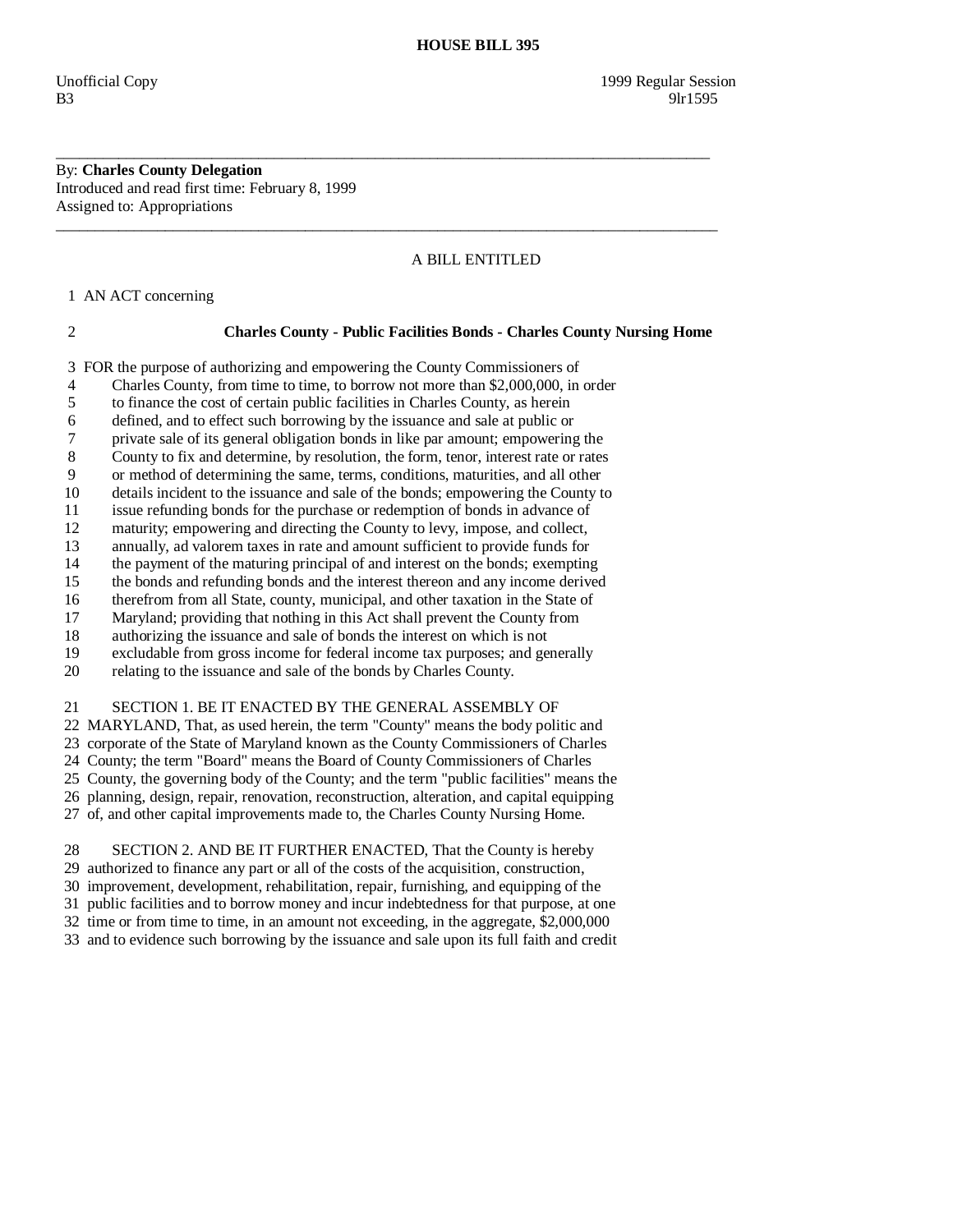#### **2 HOUSE BILL 395**

1 of general obligation bonds in like par amount, which may be issued at one time or

2 from time to time, in one or more groups or series, as the County may determine.

 3 SECTION 3. AND BE IT FURTHER ENACTED, That the bonds shall be issued 4 pursuant to a resolution of the Board, which shall describe generally the public 5 facilities for which the proceeds of the bond sale are intended and the amount needed 6 for those purposes. The County shall have and is hereby granted full and complete 7 authority and discretion in the resolution to fix and determine with respect to the 8 bonds of any issue: the designation, date of issue, denomination or denominations, 9 form or forms, and tenor of the bonds; the rate or rates of interest payable thereon, or 10 the method of determining the same, which may include a variable rate; the date or 11 dates and amount or amounts of maturity, which need not be in equal par amounts or 12 in consecutive annual installments, provided only that no bond of any issue shall 13 mature later than 30 years from the date of its issue; the manner of selling the bonds, 14 which may be at either public or private sale, for such price or prices as may be 15 determined to be for the best interests of Charles County; the manner of executing 16 and sealing the bonds, which may be by facsimile; the terms and conditions, if any, 17 under which bonds may be tendered for payment or purchase prior to their stated 18 maturity; the terms or conditions, if any, under which bonds may or shall be redeemed 19 prior to their stated maturity; the place or places of payment of the principal of and 20 the interest on the bonds, which may be at any bank or trust company within or 21 without the State of Maryland; covenants relating to compliance with applicable 22 requirements of federal income tax law, including covenants regarding the payment of 23 rebate or penalties in lieu of rebate; covenants relating to compliance with applicable 24 requirements of federal or State securities laws; and generally all matters incident to 25 the terms, conditions, issuance, sale, and delivery thereof.

 26 The County may enter into agreements with agents, banks, fiduciaries, 27 insurers, or others for the purpose of enhancing the marketability of any security for 28 the bonds and for the purpose of securing any tender option that may be granted to 29 holders of the bonds.

 30 In case any officer whose signature appears on any bond or on any coupon 31 attached thereto ceases to be such officer before the delivery thereof, such signature 32 shall nevertheless be valid and sufficient for all purposes as if he had remained in 33 office until such delivery. The bonds and the issuance and sale thereof shall be exempt 34 from the provisions of Sections 9, 10, and 11 of Article 31 of the Annotated Code of 35 Maryland, as effective from time to time.

 36 If the County determines in the resolution to offer any of the bonds by 37 solicitation of competitive bids at public sale, the resolution shall fix the terms and 38 conditions of the public sale and shall adopt a form of notice of sale, which shall 39 outline the terms and conditions, and a form of advertisement, which shall be 40 published in one or more daily or weekly newspapers having a general circulation in 41 the County and which may also be published in one or more journals having a 42 circulation primarily among banks and investment bankers. At least one publication 43 of the advertisement shall be made not less than ten (10) days before the sale of the 44 bonds.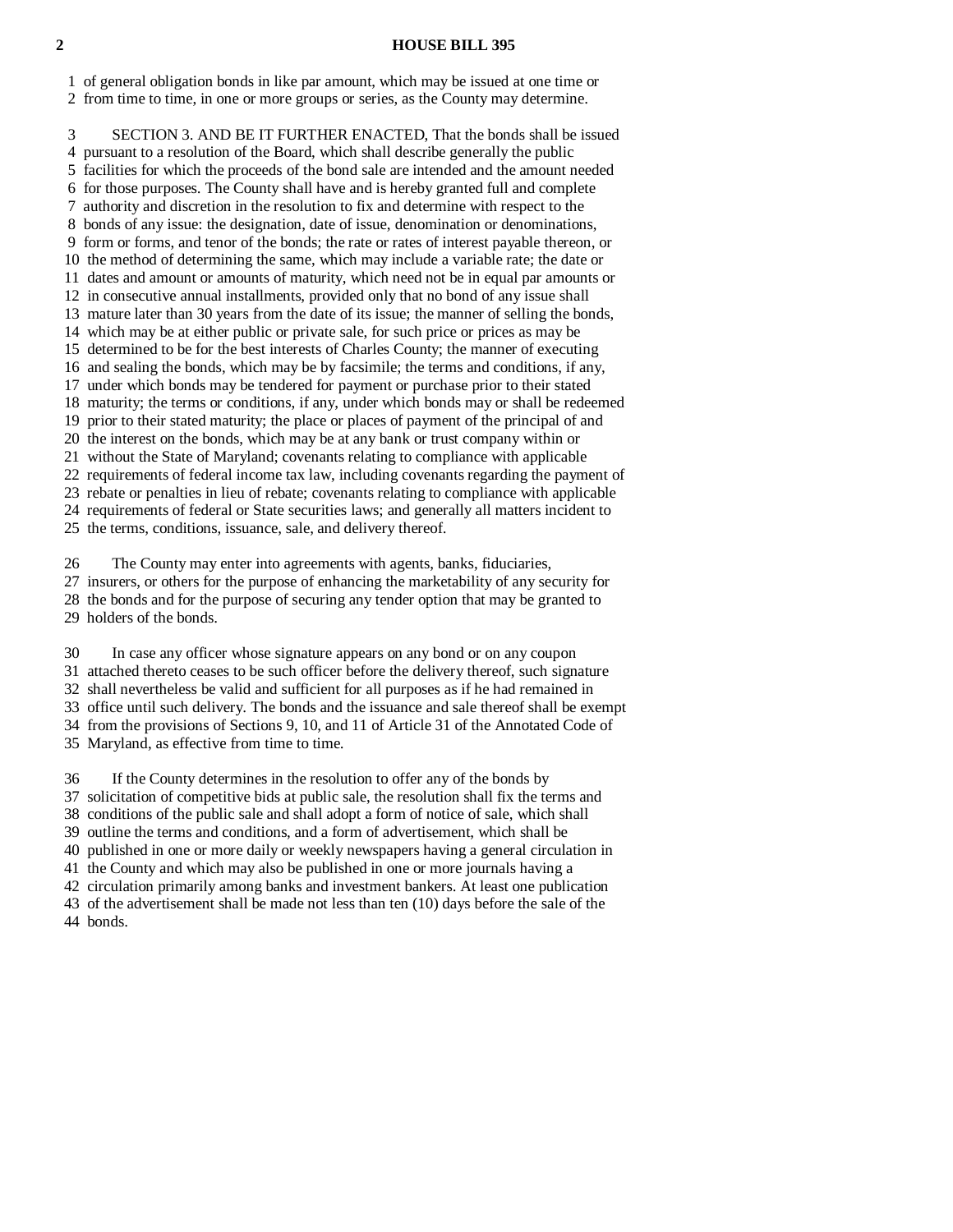### **3 HOUSE BILL 395**

1 Upon delivery of any bonds to the purchaser or purchasers, payment therefor

2 shall be made to the Treasurer of Charles County or such other official of Charles

3 County as may be designated to receive such payment in a resolution adopted by the

4 Board before delivery.

 5 SECTION 4. AND BE IT FURTHER ENACTED, That the net proceeds of the 6 sale of bonds shall be used and applied exclusively and solely for financing the public 7 facilities for which the bonds are sold. If the net proceeds of the sale of any issue of 8 bonds exceeds the amount needed to finance the public facilities described in the 9 resolution, the excess funds so borrowed and not expended shall be applied to the 10 payment of the next principal maturity of the bonds or to the redemption of any part 11 of the bonds which have been made redeemable or to the purchase and cancellation of 12 bonds, unless the Board in its discretion adopts a resolution allocating the excess 13 funds to the costs of other public facilities.

14 SECTION 5. AND BE IT FURTHER ENACTED, That the bonds hereby 15 authorized shall constitute, and they shall so recite, an irrevocable pledge of the full 16 faith and credit and unlimited taxing power of the County to the payment of the 17 maturing principal of and interest on the bonds as and when they become payable. In 18 each and every fiscal year that any of the bonds are outstanding, the County shall 19 levy or cause to be levied ad valorem taxes upon all the assessable property within the 20 corporate limits of the County in rate and amount sufficient to provide for or assure 21 the payment, when due, of the principal of and interest on all the bonds maturing in 22 each such fiscal year and, in the event the proceeds from the taxes so levied in any 23 such fiscal year shall prove inadequate for such payment, additional taxes shall be 24 levied in the succeeding fiscal year to make up any such deficiency. The County may 25 apply to the payment of the principal of and interest on any bonds issued hereunder 26 any funds received by it from the State of Maryland, the United States of America, 27 any agency or instrumentality thereof, or from any other source. If such funds are 28 granted for the purpose of assisting the County in financing the public facilities, taxes 29 might otherwise be required to be levied under this Act may be reduced or need not be 30 levied to the extent that any such funds are received or receivable in any fiscal year.

 31 SECTION 6. AND BE IT FURTHER ENACTED, That the County is hereby 32 further authorized and empowered, at any time and from time to time, to issue its 33 bonds in the manner herein above described for the purpose of refunding, by payment 34 at maturity or upon purchase or redemption, any bonds issued hereunder. The 35 validity of any such refunding bonds shall in no way be dependent upon or related to 36 the validity or invalidity of the obligations so refunded. The powers herein granted 37 with respect to the issuance of bonds shall be applicable to the issuance of refunding 38 bonds. Such refunding bonds may be issued by the County for the purpose of 39 providing it with funds to pay any of its outstanding bonds issued hereunder at 40 maturity, for the purpose of providing it with funds to purchase in the open market 41 any of its outstanding bonds issued hereunder, prior to the maturity thereof, or for the 42 purpose of providing it with funds for the redemption prior to maturity of any 43 outstanding bonds issued hereunder which are, by their terms, redeemable, for the 44 purpose of providing it with funds to pay interest on any outstanding bonds issued 45 hereunder prior to their payment at maturity of purchase or redemption in advance of 46 maturity, or for the purpose of providing it with funds to pay any redemption or